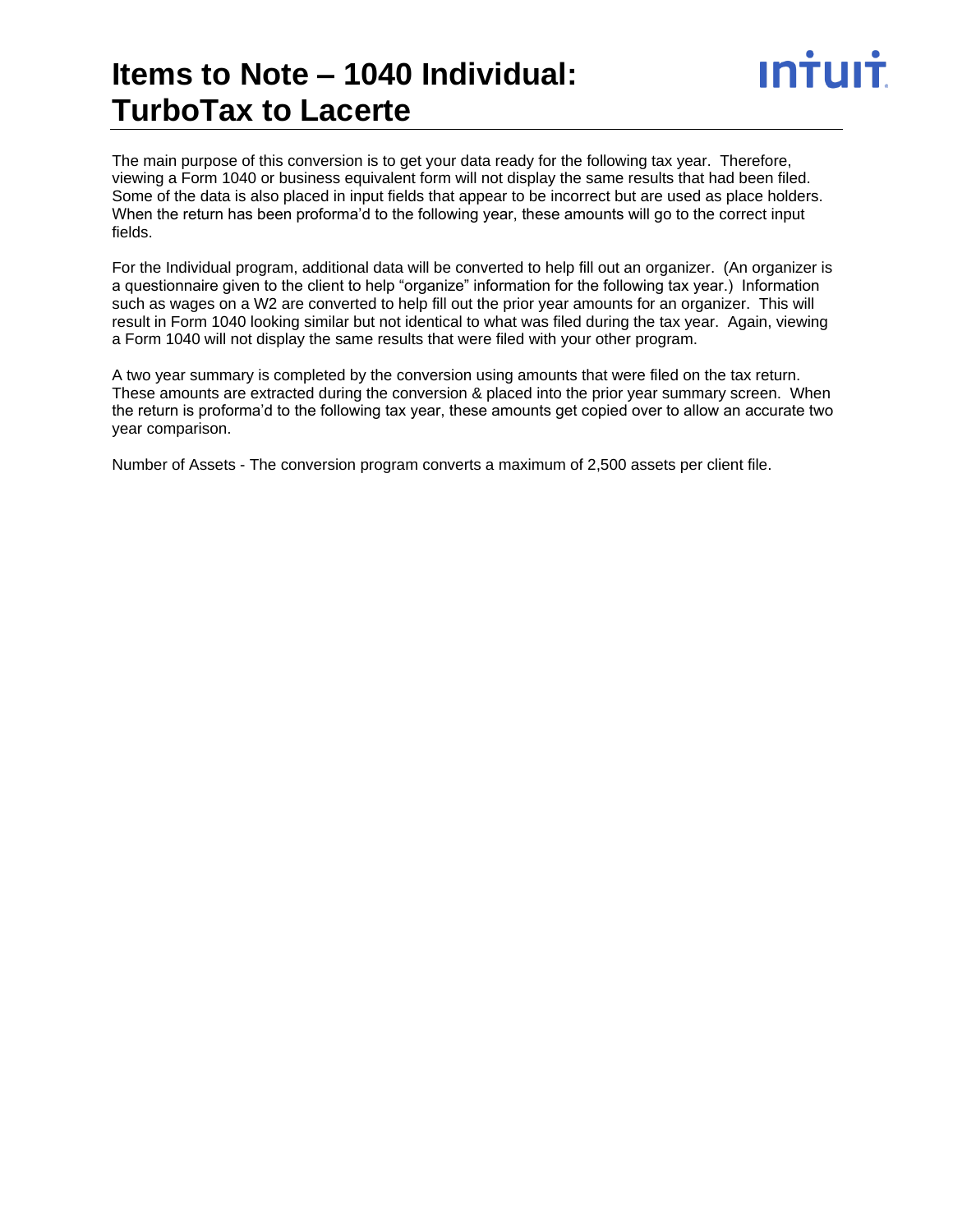# **Converted Items – 1040 Individual: TurboTax to Lacerte**



# **Client Information Input Screen 1**

Filing Status Taxpayer Information Spouse Information Registered Domestic Partners MFJ/MFS Comparisons Year Spouse Died

#### **Dependent Information Input Screen 2**

Required Dependent Information: Claiming, EIC Qualifications, Dependent Child Care

# **Miscellaneous Information Input Screen 3**

Converted client (proforma use only) Used to show converted returns, Do not remove the check mark. Direct Deposit information plus multiple Deposit Information.

#### **Current Year Estimated Tax Payments Input Screen 6**

Overpayment applied from prior year – Federal Only 1<sup>st</sup> thru 4<sup>th</sup> Quarter Voucher Amount (memo only)

## **Next Year Estimated Tax (1040 ES) Input Screen 7**

Estimates shown for Next Year

#### **Wages, Salaries, Tips Input Screen 10**

All relevant information

#### **Interest Income Input Screen 11**

1099-Int information Seller-Financed Mortgage – Information needed Name of Foreign County Category of income Foreign Taxes Accrued

# **Dividend Income Input Screen 12**

1099-Div which includes ordinary dividends, cap gain dist. Municipal Information on Foreign Taxes

# **Pensions, IRA Distributions Input Screen 13.1**

Pension, IRA Distributions Information from 1099R Traditional/Sep/Simple IRA Report on Form 8606 Cost in Plan at Annuity Starting Date (Plus Death Benefit Exclusion) Annuity Starting Date (m/d/y) (Simplified Method) Age at Annuity Starting Date

#### **Gambling Winnings Input Screen 13.2**

Gambling Winnings Information Provided whether on W2-G or not.

### **Miscellaneous Income Input Screen 14.1**

Other Income Other Income subject to self-employment tax Social Security Benefits (SSA 1099, BOX5) including all pertinent information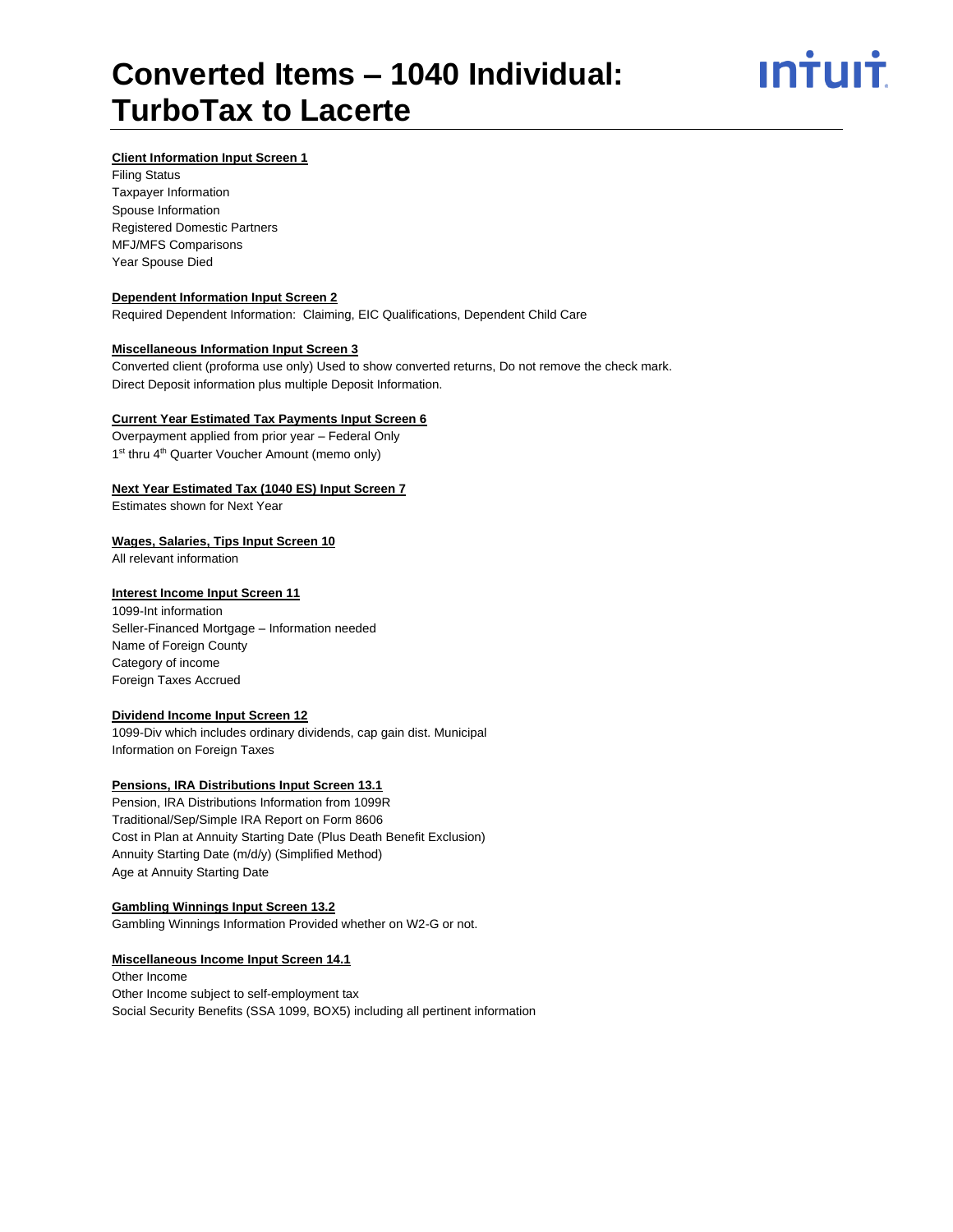# **Converted Items – 1040 Individual: TurboTax to Lacerte**

ın<del>i</del>uı<del>i</del>

# **Education Distributions (1099-Q) Input Screen 14.3**

Name of Payer Basis in This ESA as of end of year Administering State Basis in education program account as of the end of the year Value of Coverdell ESA account as of the end of the year

# **Net Operating Loss Deduction Input Screen 15**

Year of Loss (E.G., 2008) Initial Loss – Regular Tax Amount available for Carryover/Carryback AMT Amount available for Carryover/Carryback

# **Business Income (Schedule C) Input Screen 16**

General Information Provided Gross Receipts or Sales Returns & Allowances Other Income Income & Cost of Goods Sold Expenses Foreign income information: category of income Name of foreign country Prior year unallowed passive losses

# **Disposition Miscellaneous**

Short-term Capital Loss Carryover (REGULAR TAX) Long-Term Capital Loss Carryover (REGULAR TAX) Net Section 1231 Losses (5 Preceding Years) (REGULAR TAX & AMT)

### **Rental & Royalty Income (Schedule E) Input Screen 18**

General Information Rents & Royalties Received Royalties Received Direct Expenses Indirect Expenses Rental of Vacation Home Information needed Other Expenses Federal Basis State Basis if different

### **Depreciation (4562) Input Screen 22**

Description of Property Form Asset Links with (Sch C, Sch E, Sch F, etc) Activity Name or Number, Asset Category, Date Placed in Service, Cost or Basis, Method, Life or Class Life 1=Half-Year, 2=Mid-Quarter Amortization Code Section Prior Depreciation Prior Special Depreciation Allowance Prior Section 179 Expense Basis Reduction (ITC, Etc.) Percentage of Business Use (.xxxx) General Asset Account Election 150% DB Instead of 200% DB (MACRS Only) 1=IRS Tables, 2=DB/SL Formula (MACRS) Qualified Indian Reservation Property Qualified Disaster Property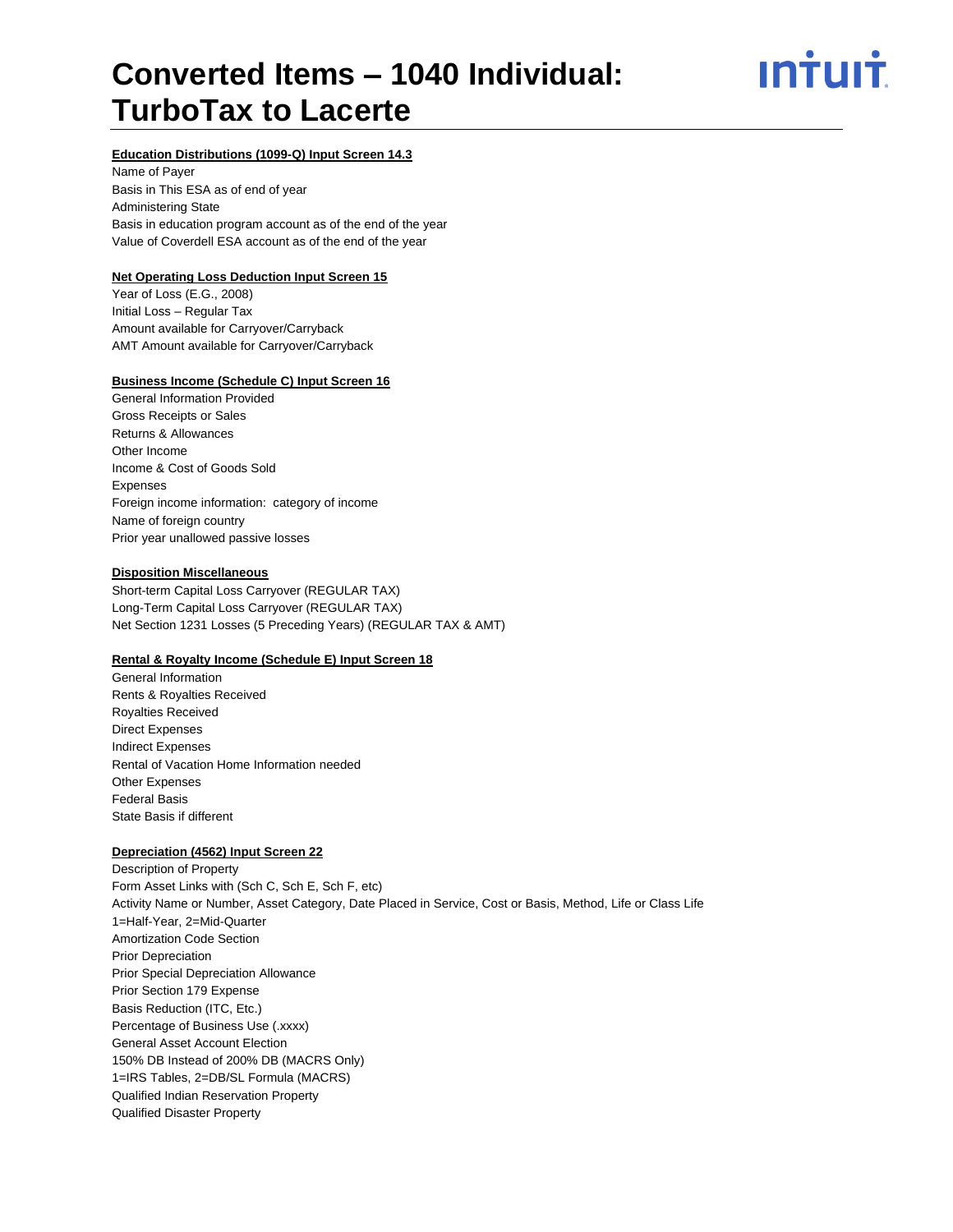# **Converted Items – 1040 Individual: TurboTax to Lacerte**



# **Depreciation (4562) Input Screen 22 (continued)**

Listed Property No Evidence to Support Business Use Claimed No Written Evidence to Support Business Use Claimed Sport Utility Vehicle Over 6,000 Pounds Increase Deduction Limits for Electric Vehicle, 2=No Limits Vehicle is Available for Off-Duty Personal Use No Other Vehicle is Available for Personal Use Vehicle is Used Primarily by a More than 5% Owner Provide Vehicles for Employee Use Prohibit Employee Personal Use of Vehicles Prohibit Employee Personal Use, Except Commuting Treat All Use of Vehicles as Personal Use Provide More than Five Vehicles & Retain Info. Meet Qualified Automobile Demo Requirements Current Year: Commuting Mileage Current Year: Average Daily Round-Trip Commute (2106 Only) Gasoline, Lube, Oil Election Information: Description of Property Election Information: Cost or Basis of Asset Election Information: Date Placed in Service Name or Number of Primary Asset in Like-Kind Exchange Simplified method – elect to not create carryover basis assets Date Sold or Disposed of (m/d/y or -m/d/y) Sales Price (Form 4797) Expenses of Sale Blank-1245, 1=1250, 2=1252, 4=1255 Section 1250 Applicable Percentage, if Not 100% (.xxx)

## **Prior Year Summary (for Comparison) Input Screen 48**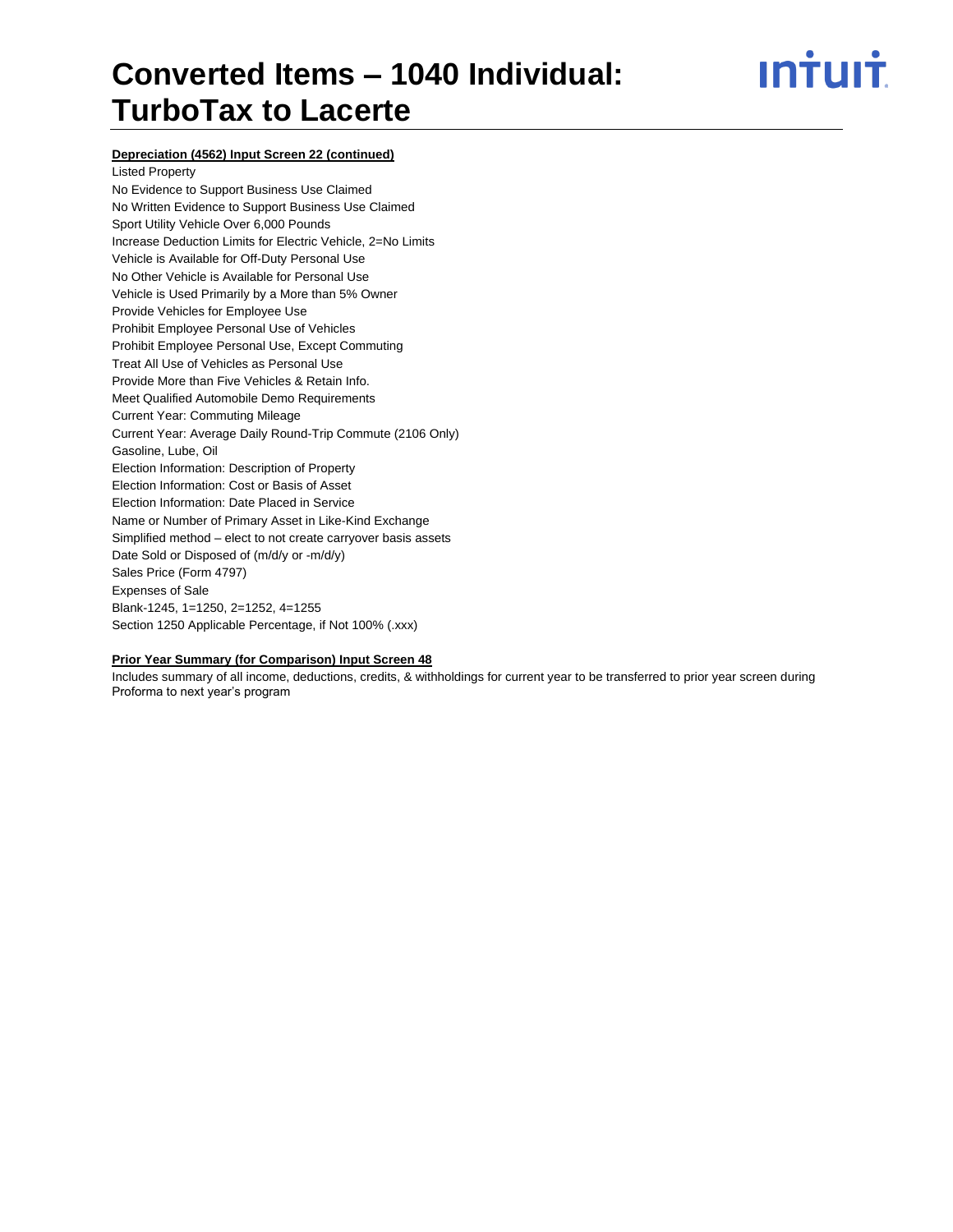# **Converted Items – 1065 Partnership: TurboTax to Lacerte**



# **Client Information Input Screen 1**

Partnership General Information Fiscal Year End (mm) Date Business Began (m/d/y) Business Code Business Activity Product or Service Final Return Accounting Method Other Accounting Method Tax Shelter Registration Number Type of Entity Tax Matters Partner Partner's Capital Account State Return

### **Miscellaneous Information Input Screen 3**

Type of Entity Filing if Other Allow Preparer / IRS Discussion: Yes, 2=No, 3=Blank Rounding Partner Number Partner's capital accounts if "other" Tax Matter Partner Representative if Entity Converted client (proforma use only) Used to show converted returns, Do Not Remove The Check Mark.

### **Other Information (Schedule B) Input Screen 5**

Partners in This Partnership were a disregarded entity. Foreign or Domestic corporation, Partnership or Trust own, directly or indirectly an interest of more than 50% in profit, loss or capital of the partnership. Individual or estate owns, directly or indirectly, 50% or more in profit, loss or capital of the partnership. Partnership owned directly more than 20% or owned, directly or directly, more than 50% of the voting power of any foreign or domestic corporation. Partnership owned directly an interest of 20% or own, directly or indirectly an interest of 50% in the profit/loss or capital of foreign or domestic partnership. Partnership is a Publicly Traded Partnership Part. Has Interest in a Foreign Bank Account Name of Foreign Country Partnership is a Grantor of a Foreign Trust Partnership is making a Sec 754 election.

# **Partner Information Input Screen 7**

Partner General Information Type of Entity If LLC, Federal Classification Nominee General Partner or LLC Manager Passive Partner Foreign Partner

## **Partner Percentages Input Screen 8**

Profit Sharing – End of Year Loss Sharing – End of Year Ownership of Capital – End of Year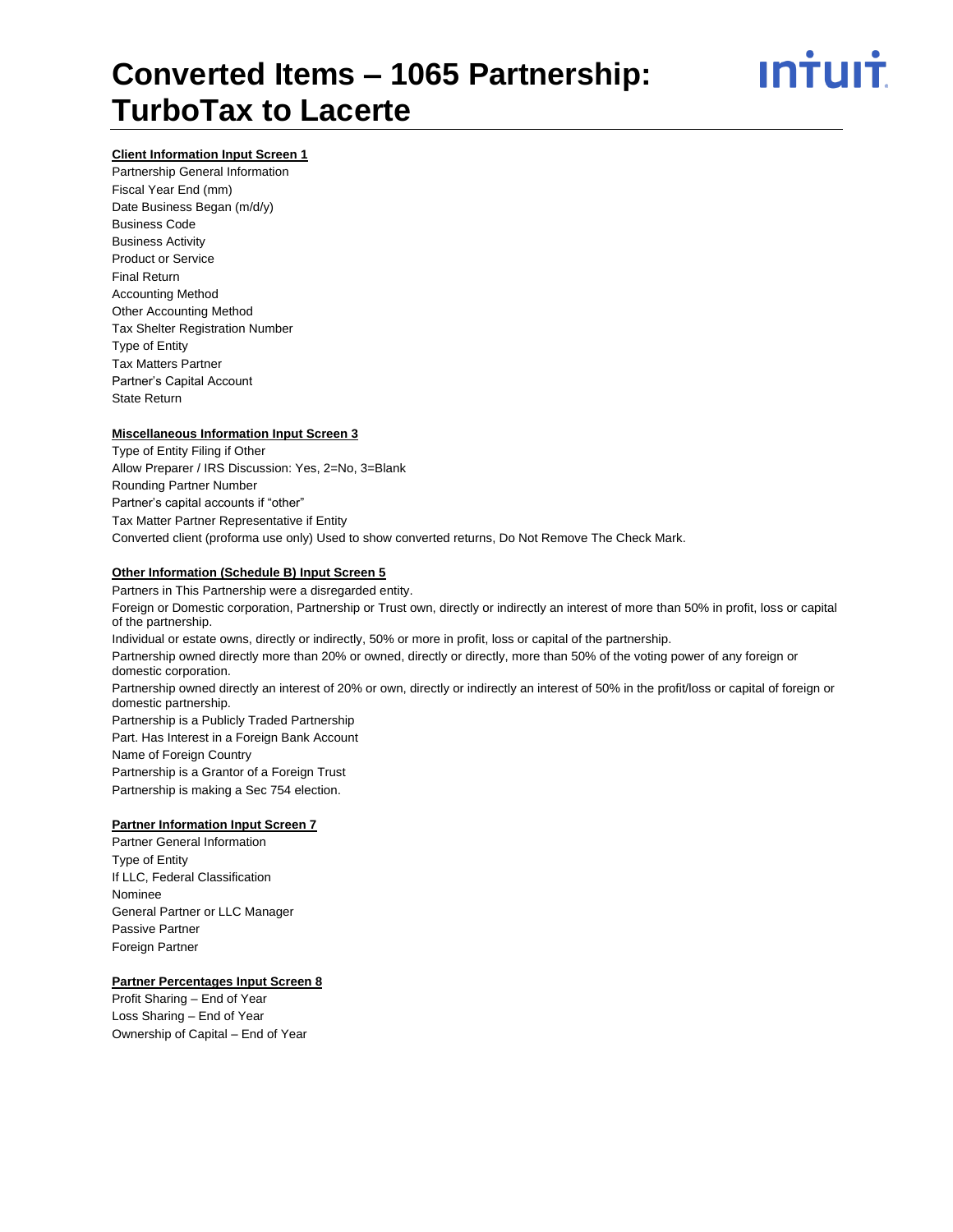# **Converted Items – 1065 Partnership: TurboTax to Lacerte**

<u>ıntuıt</u>

# **Cost of Goods Sold (Schedule A) Input Screen 11**

Additional Section 263A Costs Beginning Inventory Ending Inventory Method: Cost Method: Lower of Cost or Market Other Method LIFO Inventory Method Adopted Closing Inventory under LIFO Rules of Section 263A Apply

### **Farm Income (Schedule F) Input Screen 12**

Agricultural Activity Code Accounting Method: Cash, 2=Accrual Did Not Materially Participate (Sch. F Only) this business activity is within the gulf opportunity zone Ending Inventory of Livestock, Etc. – Accrual Method

### **Depreciation (4562) Input Screen 14**

Description of Property Form Number of Form **Category** Date Placed in Service Cost or Basis Method Life or Class Life Half-Year, 2=Mid-Quarter Amortization Code Section Prior Section 179 Expense Prior Depreciation Basis Reduction (ITC, etc.) Percentage of Business Use (.xxxx) General Asset Account Election Alternative Depreciation System (ADS) 150% DB Instead of 200% DB (MACRS Only) IRS Tables, 2=DB/SL Formula (MACRS) Qualified Indian Reservation Property Qualified Disaster Property Listed Property Date Sold or Disposed of (m/d/y or -m/d/y) Elect Simplified Method Sales Price Expenses of Sale Blank=1245, 1-1250, 2=1252, 3=1254, 4=1255 Section 1250 Applicable Percentage, if Not 100% (.xxx)

# **Rental Real Estate Activities (Form 8825) Input Screen 17**

Kind of Property Street address **City State** Zip code Other Expenses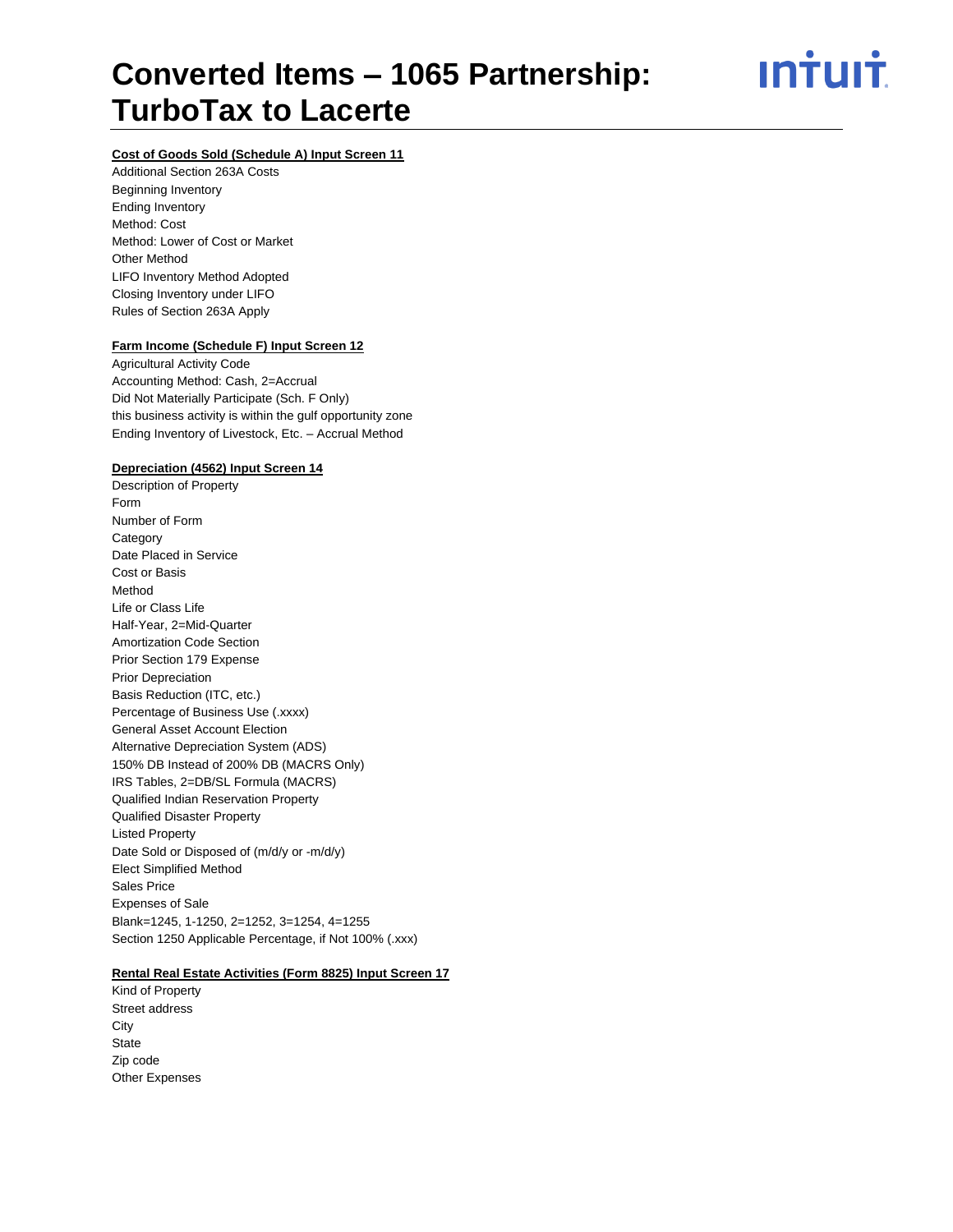# **Converted Items – 1065 Partnership: TurboTax to Lacerte**



# **Balance Sheet (Assets) – Ending Amounts Only Input Screen 24**

Other Current Assets Other Investments Other Assets

# **Balance Sheet (Liabilities & Capital) – Ending Amounts Only Input Screen 24**

Other Current Liabilities Other Liabilities Partner's Capital Account

# **Prior Year Summary (for Comparison) Input Screen 35**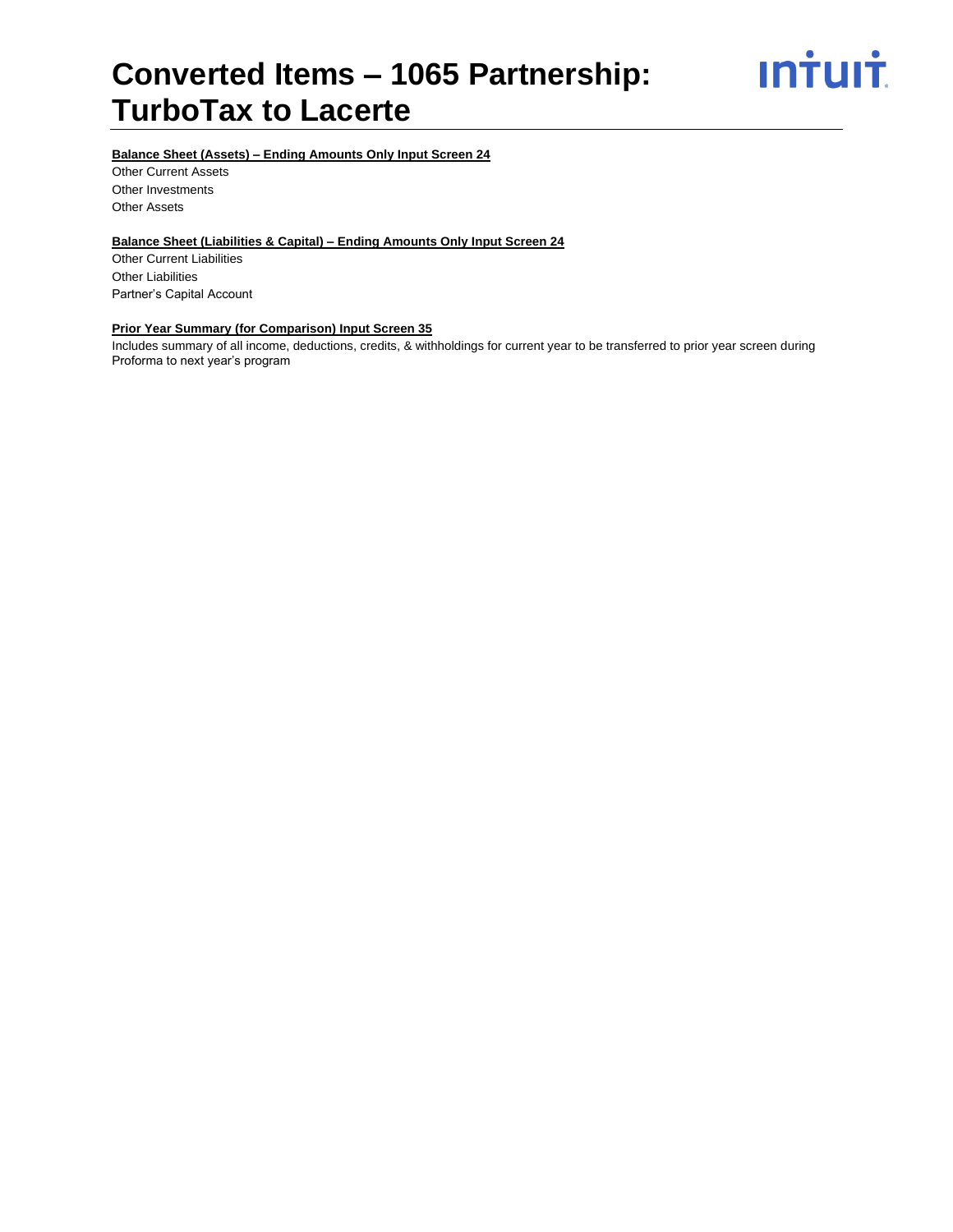# **Converted Items – 1120 Corporation: TurboTax to Lacerte**



# **Client Information Input Screen 1**

General Corporation Information Fiscal Year End (mm) Date Incorporated (m/d/y) Business Code Business Activity Product or Service Accounting Method (Cash or Accrual) Other Method (Specify) Number of Shareholders

#### **Officer Information Input Screen 2**

Officer Name Social Security Number Time Devoted to Business % of Common Stock Owned (xx.xx) % of Preferred Stock Owned (xx.xx)

#### **Miscellaneous / Other Information Input Screen 4.1**

Title of Signing Officer Allow Preparer / IRS Discussion: Converted client (proforma use only) Used to show converted returns, Do Not Remove The Check Mark.

#### **Invoice & Letter Input Screen 5.1**

Prior Year Preparation Fee (Memo Only) IRS Center Salutation

# **20% Direct or 50% Direct/Indirect Owners (Sch PH) Input Screen 6**

General Information about Owner Federal Identification Number % of Common Stock Owned (xxx.xx) % of Preferred Stock Owned (xxx.xx)

#### **20% Direct or 50% Direct/Indirect Owned Entities Input Screen 7**

Entity type Name Federal Identification Number Country of Incorporation/Organization, if not U.S. Percentage Owned (xxx.xx)

### **Estimates Input Screen 10**

Overpayment applied from prior year 1<sup>st</sup> Installment Voucher Amount (Memo Only) 2<sup>nd</sup> Installment Voucher Amount (Memo Only) 3<sup>rd</sup> Installment Voucher Amount (Memo Only) 4<sup>th</sup> Installment Voucher Amount (Memo Only) Credit to Next Year (Options 1 & 4 Only) Large Corporation Determination –three preceding years

### **Penalties & Interest Input Screen 11**

Prior Year Tax Large Corporation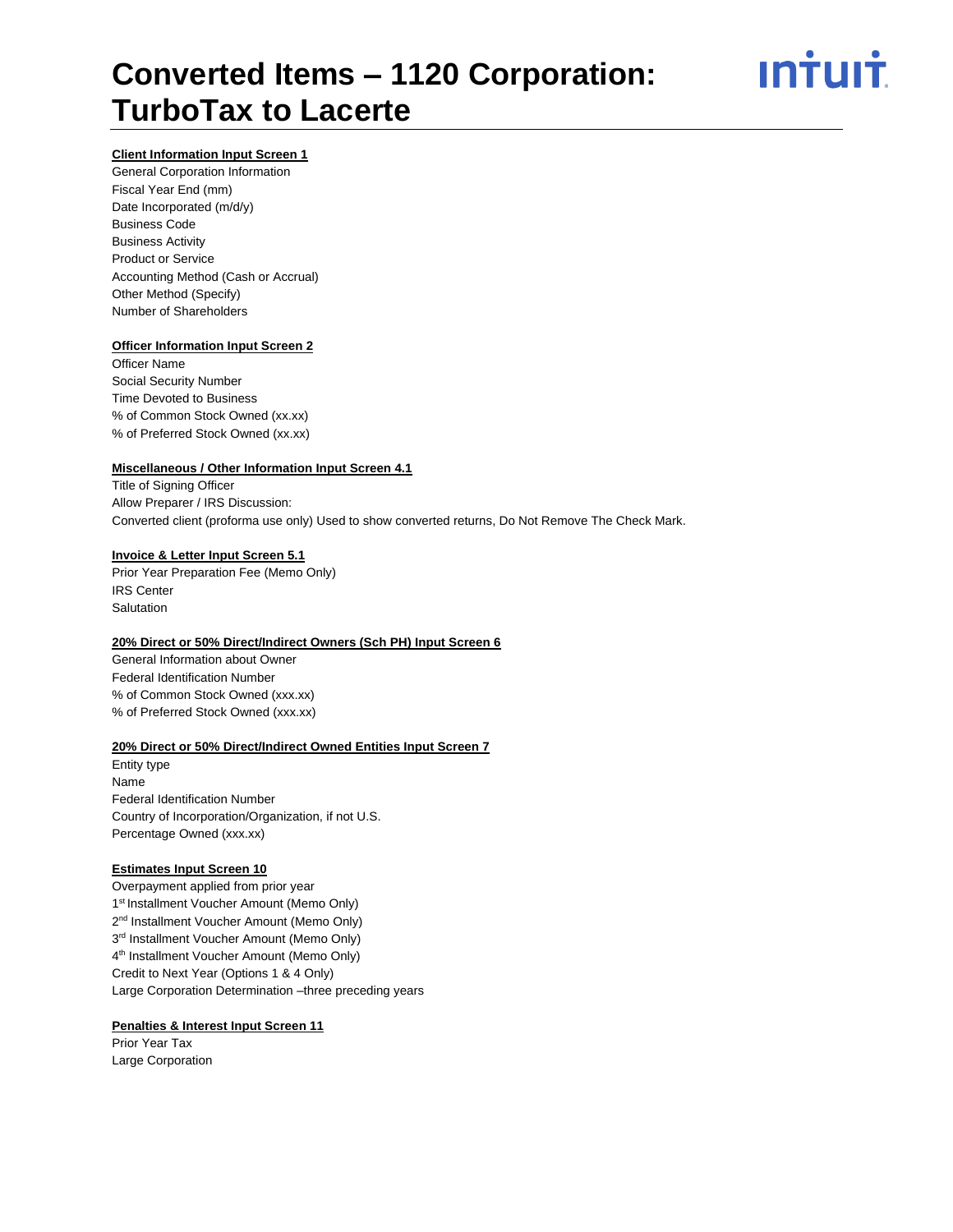# **Converted Items – 1120 Corporation: TurboTax to Lacerte**

ın<del>i</del>uı<del>i</del>

## **Income Input Screen 13**

Interest US Gov't interest included in Interest

# **Cost of Goods Sold Input Screen 14**

Additional Section 263A Costs Other Costs Ending Inventory Cost Lower of Cost or Market Other Method Rules of Section 263a Apply

## **Deductions Input Screen 20**

Depreciation – Section 179 carryover Cash Contributions Taxes – Other

## **Depreciation (4562) Input Screen 21**

Description of Property Form **Category** Date Placed in Service Qualified Disaster Area Cost or Basis Method Life or Class Life 1=Half-Year, 2=Mid-Quarter Amortization Code Section Prior Section 179 Expense Prior Depreciation Basis Reduction (ITC, Etc.) Percentage of Business Use (.xxxx) General Asset Account Election 1=150% DB, 2=200% DB (% MACRS) 1=IRS Tables, 2=DB/SL Formula (MACRS) Qualified Indian Reservation Property Listed Property Sport Utility Vehicle Over 6,000 Pounds Date Traded Date Sold or Disposed of (m/d/y or -m/d/y) Sales Price (-1 if None) Expenses of Sale Blank=1245, 1=1250, 2=1252, 3=1254, 4=1255 Section 1250 Applicable Percentage, if Not 100% (.xxx)

#### **Regular Net Operating Loss Deduction Input Screen 23.1**

Current year net operating loss Regular Net Operating Loss Carryovers

# **Balance Sheet (Assets) – Ending Amounts Only Input Screen 37** Cash Accounts Receivable Less Allowance for Bad Debts Inventories, if Different from Screen 14

U.S. Government Obligations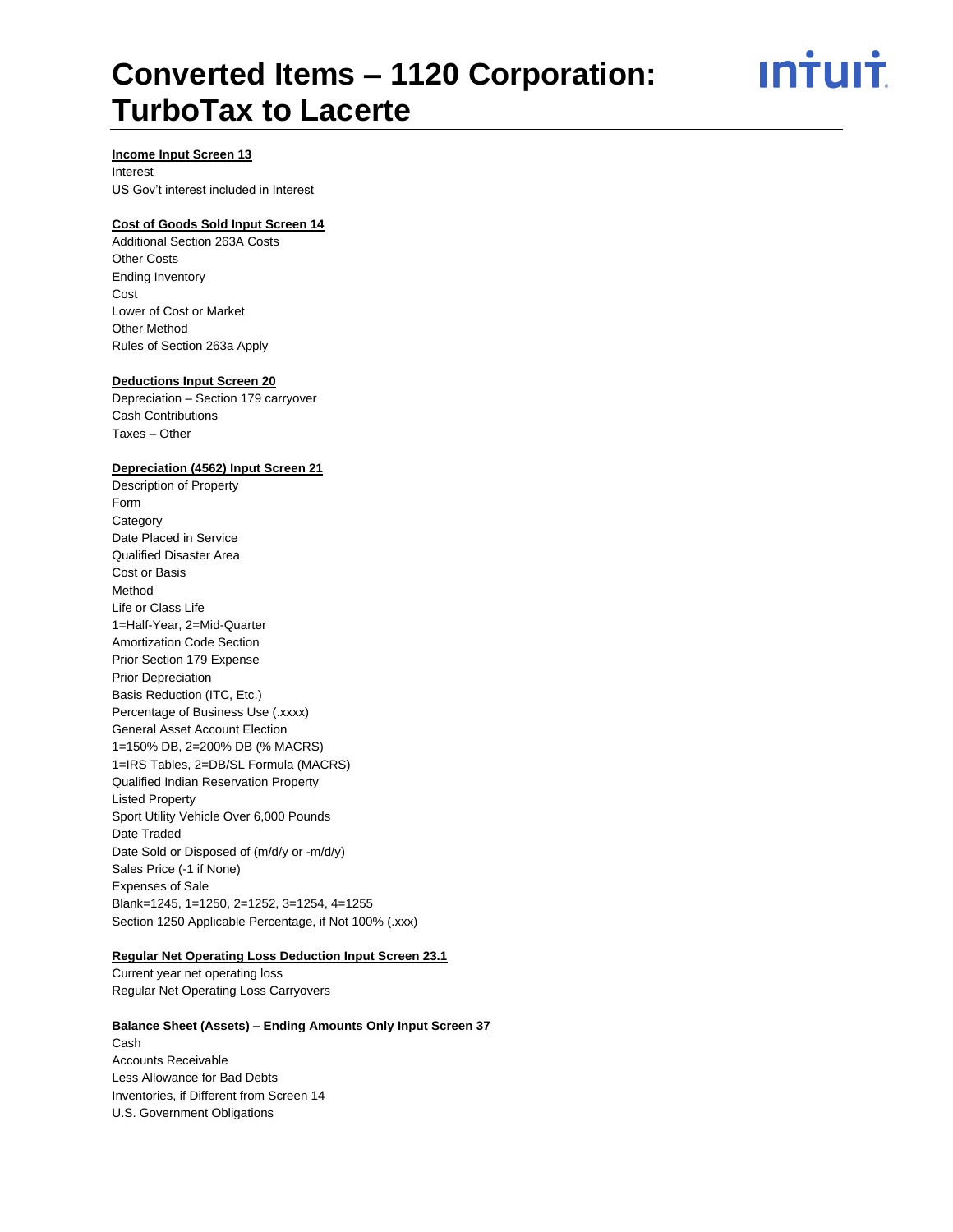# **Converted Items – 1120 Corporation: TurboTax to Lacerte**



# **Balance Sheet (Assets) – Ending Amounts Only Input Screen 37 (continued)**

Tax-Exempt Securities Other Current Assets Loans to Stockholders Mortgage & Real Estate Loans Other Investments Buildings & Other Depreciable Assets Less Accumulated Depreciation Depletable Assets Less Accumulated Depletion L& (Net of Any Amortization) Intangible Assets Less Accumulated Amortization Other Assets Total Assets

# **Balance Sheet (Liabilities & Capital) – Ending Amounts Only Input Screen 37**

Accounts Payable Mortgages, Notes Payable – Current Year Other Current Liabilities Loans from Stockholders Mortgages, Notes Payable – Long-Term Other Liabilities Preferred Stock Common Stock

# **Prior Year Summary (for Comparison) Input Screen 43**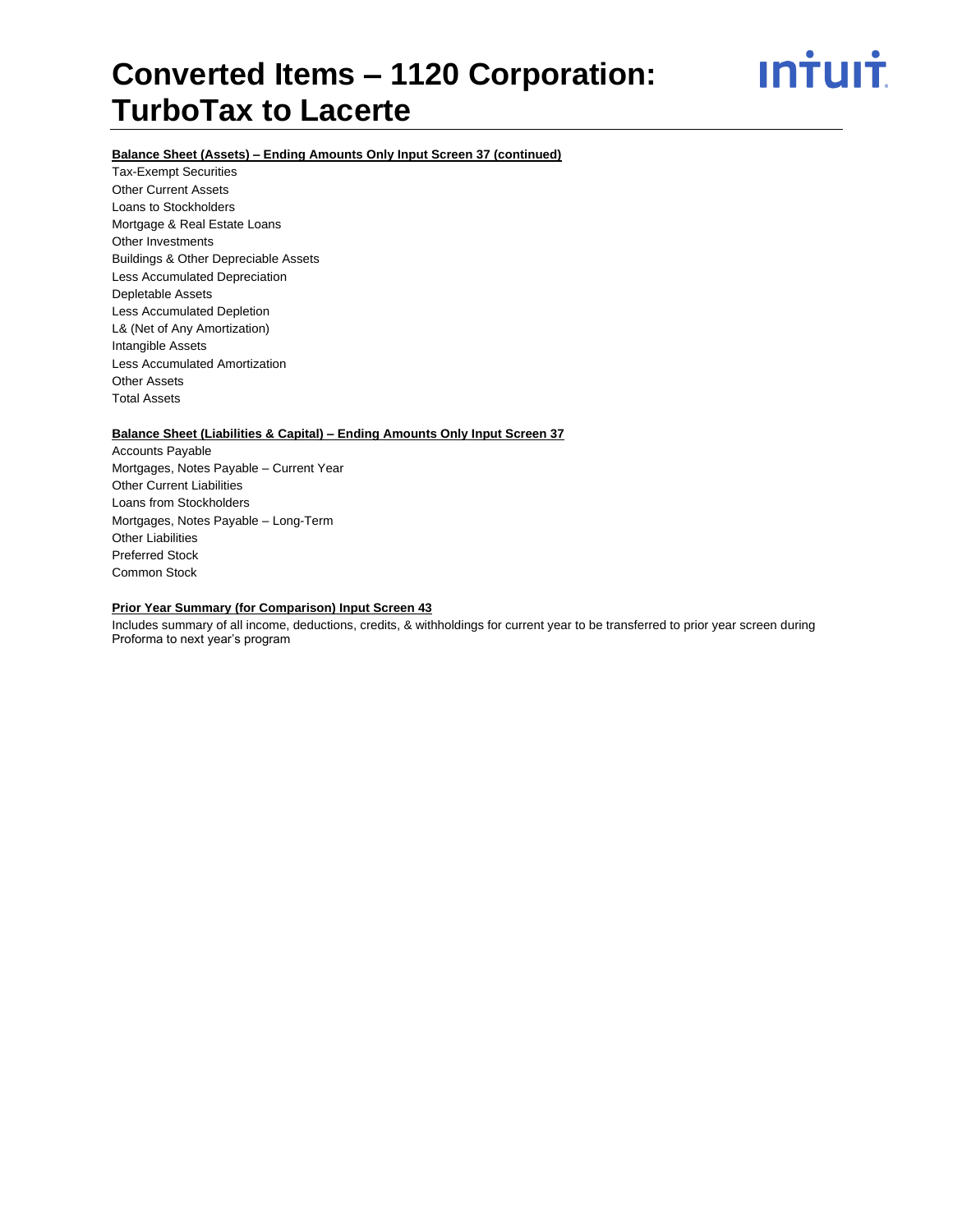# **Converted Items – 1120S S-Corporation: TurboTax to Lacerte**

<u>ıntuıt</u>

# **Client Information Input Screen 1**

General S Corporation Information Date Incorporated (m/d/y) Date Elected S Corporation (m/d/y) Fiscal year end (month) Business Code Business Activity Product or Service Accounting Method Other Accounting Method State Return

#### **Miscellaneous Info., Other Info. (Sch. B) Amended Return Input Screen 3.1**

Title of Signing Officer Corp is electing to be an S-corp. beginning w/ this tax year Final Return Change in corporate name Change in corporate address Amended return Allow Preparer / IRS Discussion: 1=Yes, 2=No, 3=Blank Corp own directly or indirectly 50% or more of voting stock of domestic corp. Converted client (proforma use only) Used to show converted returns, Do Not Remove The Check Mark. Own Domestic Corporation – General Information Required to file 8918 Corp issued publicly offered debt instruments Member of controlled group (code 107) Corporation is Required to File Under Section 6111 Tax Shelter Registration Number Net Unrealized Built-In Gain – Federal Accumulated Earnings & Profits at Year-End (code 117) Direct Deposit of Refund Routing Number Depositor Account Number Type of Account Print Corporation's Phone Number Corporation Owned Foreign Disregarded Entity Number of Forms 8858 Attached Number of Forms 8865 Attached Foreign Partnership Name Foreign Partnership EIN Foreign Partnership Forms Filed Foreign Partnership Tax Matters Partner Corporation is a Shareholder of Controlled Foreign Corp. Number of Forms 5471 Attached Interest in Foreign Bank Account Name of Foreign Country Was a qualified sub S subsidiary election terminated or revoked?

### **Shareholder Information Input Screen 5**

Identification Number Street Address **City State** ZIP Code Resident State Ownership %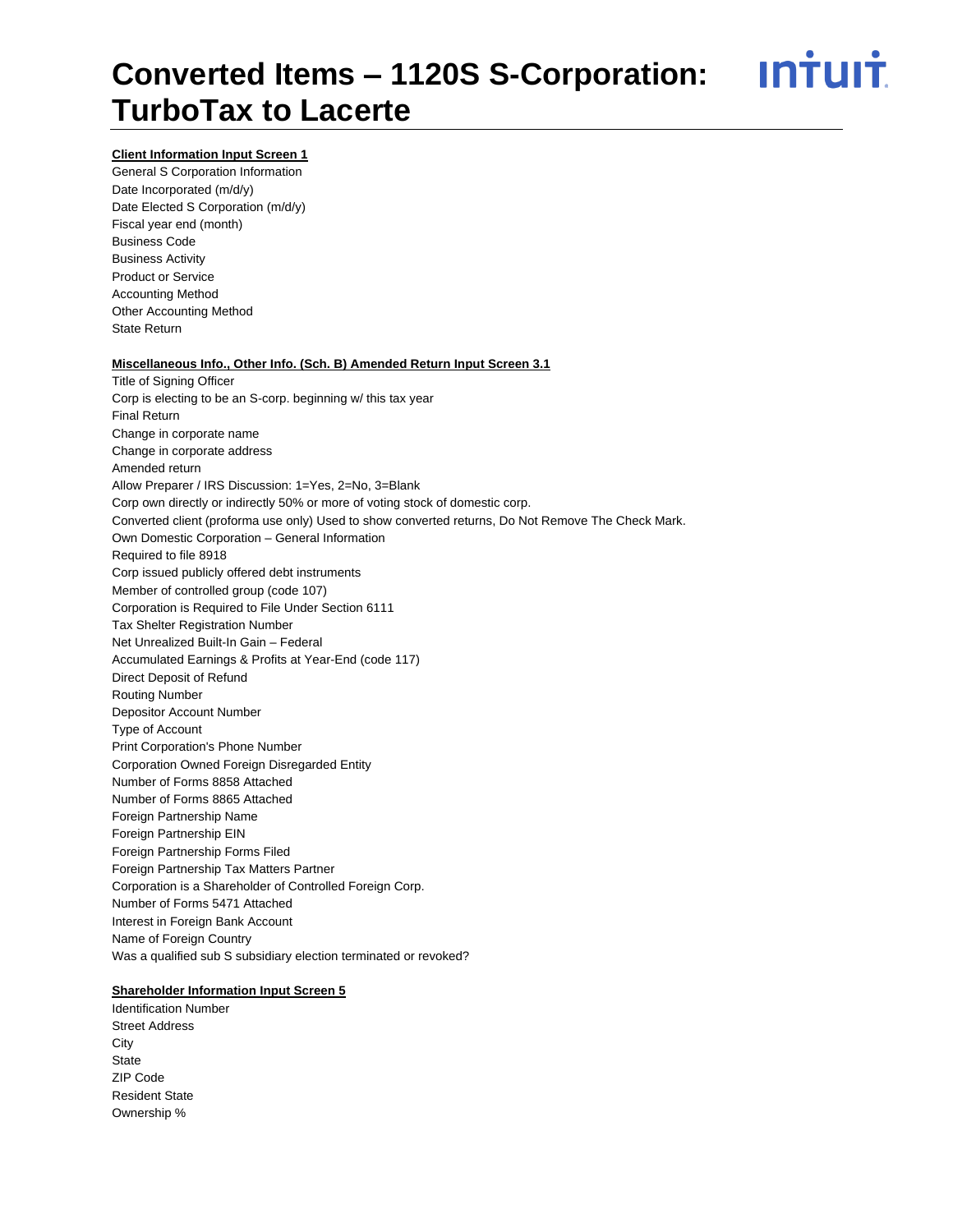# **Converted Items – 1120S S-Corporation: TurboTax to Lacerte**

<u>**Intuit**</u>

# **Stock Ownership Input Screen 6**

Shareholder Name Number of Shares Owned at Year End

# **Estimates Input Screen 10**

Overpayment Applied From Prior Year

# **Ordinary Income Input Screen 13**

Other Income

#### **Cost of Goods Sold Input Screen 14**

Additional Section 263A Costs Other Costs Ending Inventory Inventory Method: Cost Inventory Method: Lower of Cost or Market Inventory Method: Other Method Rules of Section 263A Apply

# **Ordinary Deductions Input Screen 15**

Taxes other Other-Ordinary Deductions Allocation Method (Mandatory) Other Information

## **Depreciation (4562) Input Screen 16**

Description of Property Form Activity Name or Number Category Gulf Opportunity Zone Asset: 1=Yes, 2=No Cost or Basis Method Life or Class Life 1=Half-Year, 2=Mid-Quarter Amortization Code Section Prior Section 179 Expense Prior Depreciation Basis Reduction (ITC, Etc.) Percentage of Business Use (.xxxx) General Asset Account Election Alternative Depreciation System (ADS) 150% DB Instead of 200% DB (MACRS Only) 1=IRS Tables, 2=DB/SL Formula (MACRS) Qualified Indian Reservation Property Qualified Disaster Property Listed Property Sport Utility Vehicle Over 6,000 Pounds Date Sold or Disposed of (m/d/y or -m/d/y) Sales Price Expenses of Sale Simplified Method Blank=1245, 1=1250, 2=1252, 3=1254, 4=1255 Section 1250 Applicable Percentage, if Not 100% (.xxx) Total Gain (loss) Ordinary income portion under recapture rules